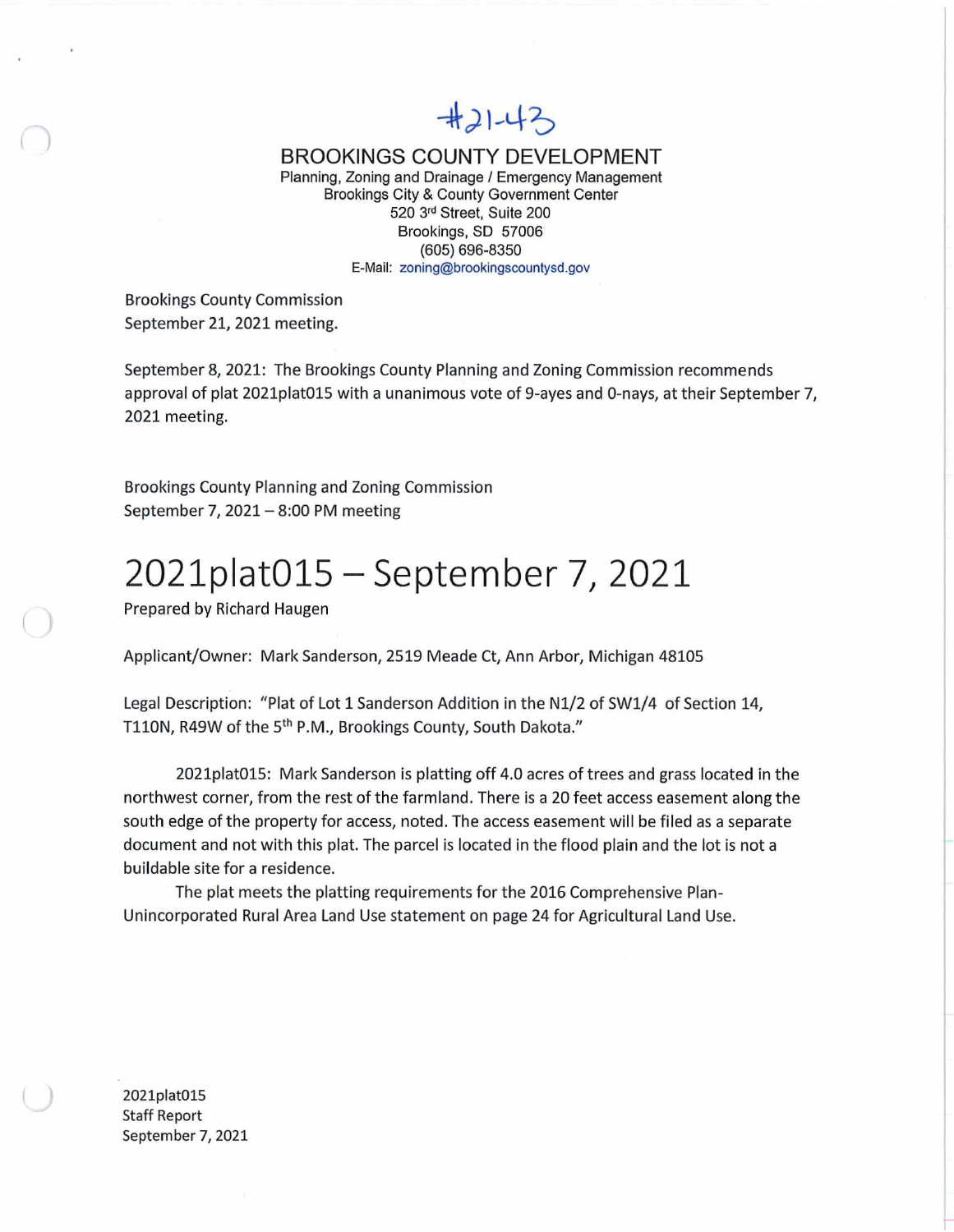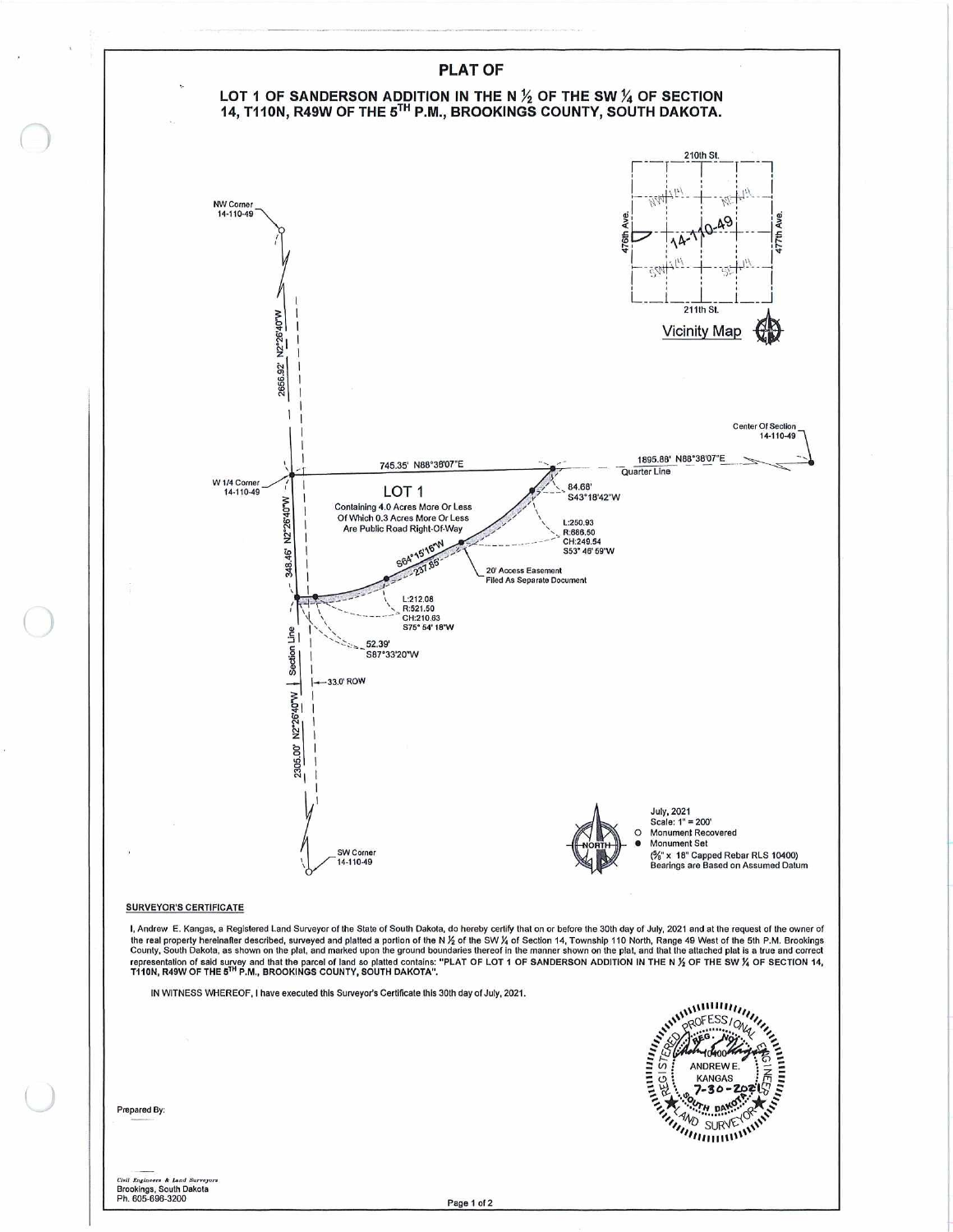## 2021 plat 015 Floodplain Map



| Parcel ID                        | 040001104914300 |                                           | Alternate ID n/a |  |  |
|----------------------------------|-----------------|-------------------------------------------|------------------|--|--|
| Sec/Twp/Rng                      | 14-110-49       | Class                                     | <b>AGA</b>       |  |  |
| Property Address 21054 476TH AVE |                 | Acreage                                   | 80               |  |  |
|                                  | <b>AURORA</b>   |                                           |                  |  |  |
| <b>District</b>                  | 0401            |                                           |                  |  |  |
| <b>Brief Tax Description</b>     |                 | N 1/2 SW 1/4 SEC 14-110-49 80.0 ACRES     |                  |  |  |
|                                  |                 | (Note: Not to be used on legal documents) |                  |  |  |

2519 MEADE CT ANN ARBOR MI 48105

Date created: 8/24/2021 Last Data Uploaded: 8/24/2021 8:07:46 AM

Developed by Schneider